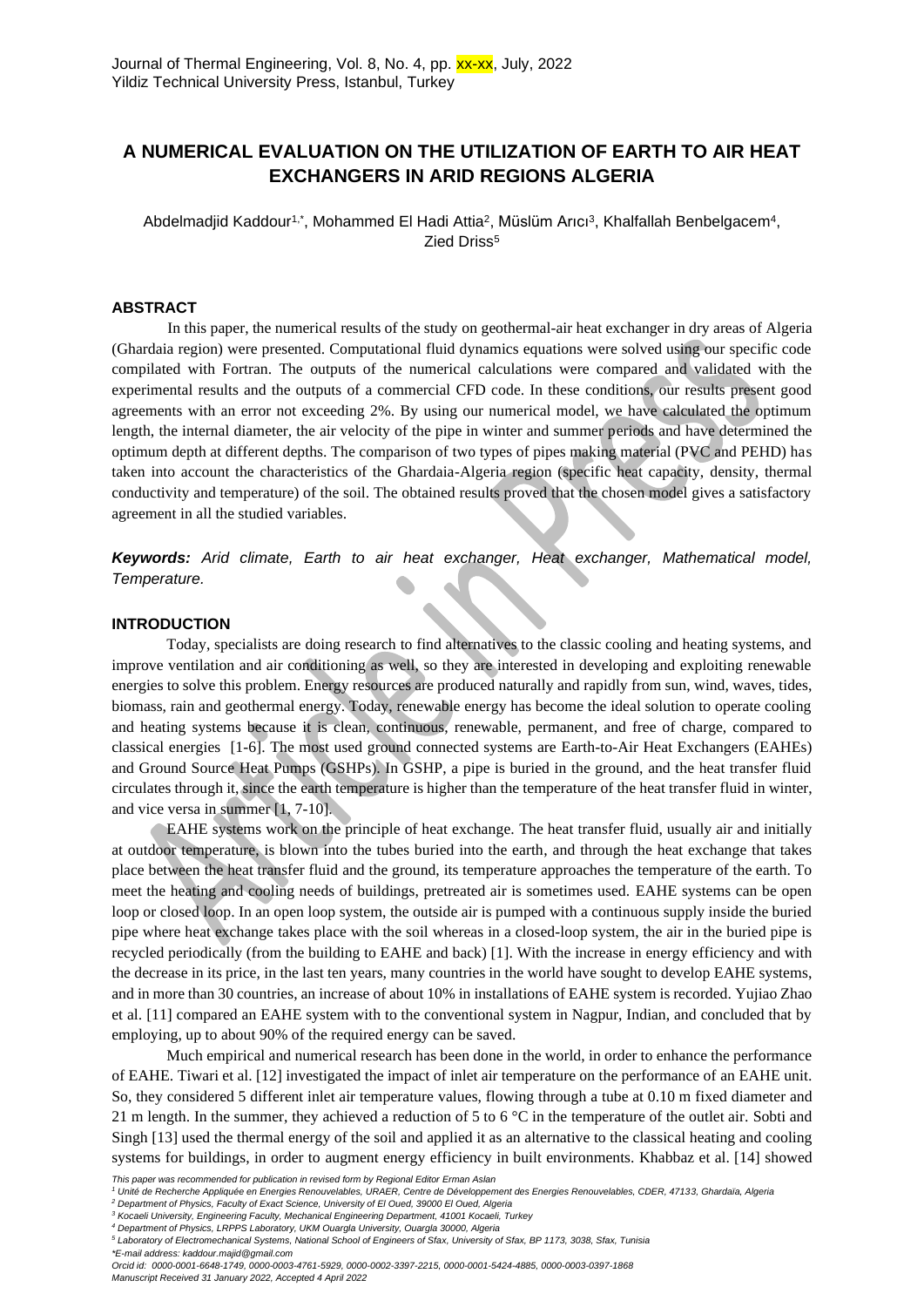that the EAHE with one and three tubes results in a 19.5°C and 18.3°C decrement in the outlet air temperature, respectively. In the opinion of Fazlikhani et al. [15], the EAHE system saves a great deal of energy, improves the average air temperature outlet the EAHE, and also reduces temperature fluctuations. Benhamza et al. [16] reported a significant decrease in the energy consumption by the EAHE system, an increase in the efficiency and performance factor of air conditioning, compared to direct utilization of an air conditioner. Maoz et al. [17] disclosed that the EAHE system with tube length ranging 50 to 70 m, diameter between 18 to 25 cm, and air speed between 5 to 7 m/s, can lower the temperature by about 15 to 18°C, and can be used to cool a single room. Bordoloi et al. [18] studied the influence of pipe material on the performance of an EAHE unit and concluded that pipe material had no significant influence on the outlet temperature. They also reported that EAHE technology could replace classic air conditioning systems. Hamdi et al. [19] showed that if an EAHE cooling system is used, the difference between inlet and outlet temperatures of EAHE can be up to 15°C. Demirtas et al. [20] emphasized that EAHE systems are among the most important solutions to the environment and pollution problems that the world suffers from today, and they also reduce the costs of traditional energy expenditures. Taşdelen and Dağtekin [21] numerically investigated the effect of inlet air speed on the thermal efficiency of EAHE systems and demonstrated that the smaller the air inlet velocity, the better the thermal efficiency of EAHE systems. They also showed, according to this case, a decrease in the consumption of cooling energy required in order to provide a state of thermal sufficiency for the model building. Agrawal et al. [22] conducted a 12-hour continuous study investigating the effect of tube shape (slinky-coil, U-shaped and helical) on the performance of an EAHE system. Their results exhibited that the slinky-coil tube resulted in a lower outlet air temperature and a higher heat transfer rate, compared to the U-shaped and helical-coil tubes. EAHE system efficiency of 0.80, 0.60 and 0.78 was obtained with the slinky-coil, U-shaped and helical-coil tube layout, respectively. Liu et al. [23] concluded that a smaller tube diameter in an EAHE system provides a larger heat capacity and a constant air mass flow rate whereas a larger tube diameter enhances the COP the EAHE unit. Increasing the tube depths in the soil leads to a reduction and elevation in the outlet air temperatures in summer and winter seasons, respectively. Rodríguez-Vázquez et al. [24] concluded that in climates with low humidity, such as a Chihuahua, the potential for ventilation with EAHE is higher, whereas in high humidity climates such as Villahermosa, EAHE ventilation potential is lower. Cuny et al. [25] demonstrated that the most significant parameters that control the performance of EAHEs are pipe diameter, pipe length, burial depth, inlet air velocity, and soil nature.

In this work, we present a numerical study on the performance of a surface-to-air heat exchanger in desert arid regions of Algeria. For this, we have used a specific code compilated with Fortran to determine the outlet air temperature. In the first step, we check the coupling of the simulation model with the experimental data reported by Bansal et al. [26] with the same values and under the same conditions. In the second step, the mathematical model is used to consider four main factors: the length, burial depth and diameter of the pipe along with the velocity of the inlet air. Taking into account the soil characteristics of the Ghardaia-Algeria region like density, specific heat capacity, thermal conductivity and temperature of the soil, we determine the adequate length, depth and diameter of the pipe with the examined velocity of the inlet air.

### **SYSTEM DESCRIPTION**

EAHE systems are utilized to meet the heating and cooling needs of buildings. The heat exchanger is a tube, usually made of PVC, that is buried underground. The principle of operation of the EAHE system is as follows: The outside air is blown with a continuous supply into the buried pipe, and its temperature becomes very close to the temperature of the earth due to the heat exchange taking place between it and the earth, and then it is pumped into space as shown in Figure 1.



**Fig. 1.** Geometrical arrangement of EAHE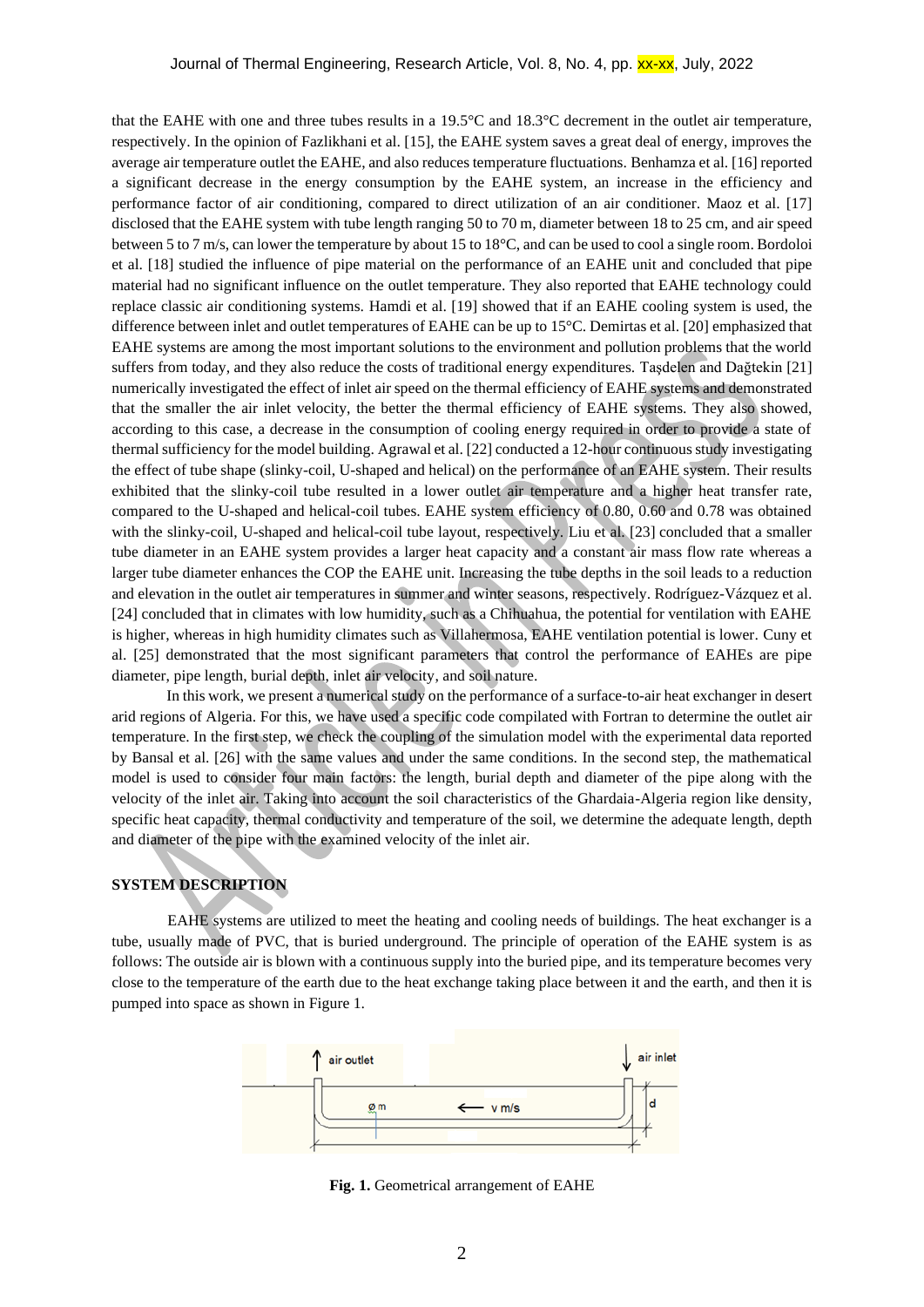The system under consideration is applied in Ghardaia city, which is located in the north of the Algerian desert with a latitude of 32°36'N and a longitude of 3°48'E, as shown in Figure 2. Its total area is 19729 km<sup>2</sup> and it has a dry desert climate. The temperature ranges between 18 to 48 °C in summer and between 1 to 25 °C in winter. It is sunny most of the year and the weather is almost moderate in spring and autumn seasons. The city of Ghardaia is distinguished by an excellent insolation rate due to its privileged location. In fact, the duration of the sun's brightness is more than 3000 hours/year, and the annual solar radiation measured at a horizontal level exceeds 6000 W/m<sup>2</sup> .



# **MATHEMATICAL MODELLING**

Starting from the general heat diffusion equation, assumptions are considered to simplify governing equation together with boundary and initial conditions. Constant soil temperature enables the model to solve energy balance equations. The model considers the following pertinent parameters, which alter the temperature along the heat exchanger:

- Outdoor temperature (incoming air temperature).
- Thermophysical properties of the soil area (soil temperature at each depth).
- Geometry (length and diameter) and tube material

- Inlet air velocity.

#### **Soil Temperature Modeling**

The theory of one-dimensional transient heat conduction applied to a semi-infinite medium given below is used to mathematically model the soil temperature:

$$
\frac{\partial^2 T}{\partial z^2} - \frac{1}{\alpha} \frac{\partial T}{\partial t} = 0 \tag{1}
$$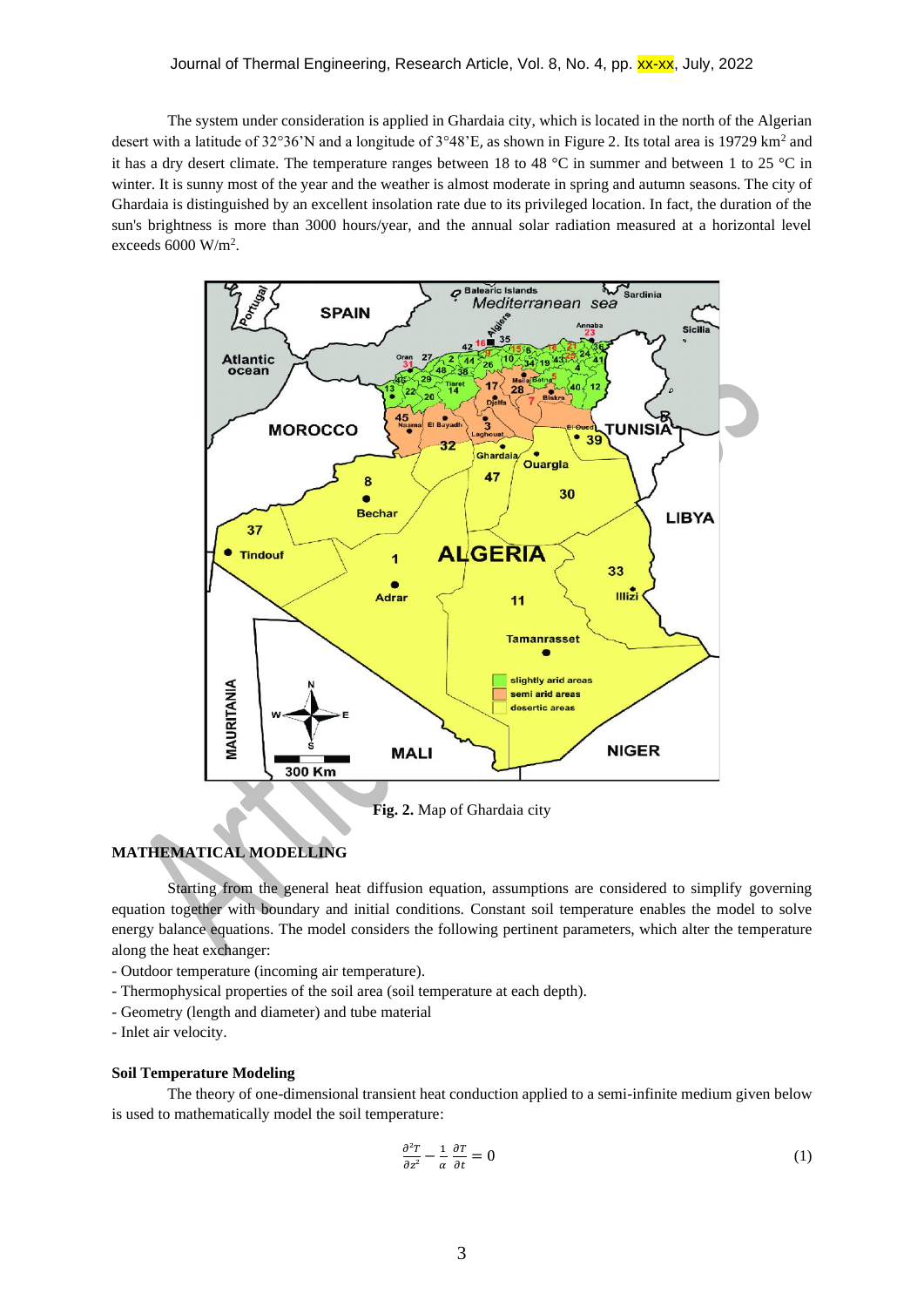Journal of Thermal Engineering, Research Article, Vol. 8, No. 4, pp. xx-xx, July, 2022

$$
T(0,t) = T_{mean} + A_a \cos(\omega(t - t_0))
$$
\n(2)

$$
T(\infty, t) = T_{mean} \tag{3}
$$

where the soil thermal diffusivity is given by:  $\alpha = \frac{\lambda}{\lambda}$  $\rho$   $C_p$ 

$$
T(z,t) = T_{mean} + A_s \left( Exp - (z) \sqrt{\frac{\pi}{365 \alpha}} \cos \left\{ \frac{2\pi}{365} (t - t_0) - (z/2) \sqrt{\frac{\pi}{365 \alpha}} \right\} \right)
$$
(4)

At the outlet of EAHE, the air temperature is predicted as follows:

$$
T_s = T_{amb} + (T(z, t) - T_{amb}) \times \left(1 - e^{-\frac{G_{Tot}}{m C_{Pf}} x}\right)
$$
(5)

The average seasonal thermal efficiency of the EAHE can be expressed as follows:

$$
\eta_{mean} = \frac{\sum_{i=1}^{24} (T_{amb}(i) - T_{out}(i))}{\sum_{i=1}^{24} (T_{amb}(i) - T_{soil})}
$$
(6)

### **Modeling of EAHE**

The EAHE which is 50 m in length is divided into 25 elements, each is 2 m. It is presumed that the soil temperature is more altered by the air flow. The coefficient of heat transfer by convection in a tube is defined by:

$$
h_{conv} = \frac{Nu\lambda}{D} \tag{7}
$$

The number of Nusselt was expressed by the following correlation [27]:

$$
Nu = 0.0214 (Re0.8 - 100) Pr0.4
$$
 (8)

The Reynolds and Prandtl numbers inside the tube are calculated by:

$$
Re = \frac{v_{air} b_i}{v} \tag{9}
$$

$$
Pr = \frac{v \, \rho \, cp}{\lambda} \tag{10}
$$

The heat transfer along the buried pipe can be calculated by:

$$
\phi = \dot{m} C_{Pf} dT(x) = \frac{dx}{R_{conv} + R_{pipe} + R_{soil}} (T(z, t) - T(x))
$$
\n(11)

The thermal resistance of the pipe is expressed by:

$$
R_{pipe} = \frac{1}{\lambda_{pipe} \, 2 \, \pi} \ln(r_e/r_i) \tag{12}
$$

The convective thermal resistance on the inner surface of the pipe is:

$$
R_{conv} = \frac{1}{r_i h_{conv} 2 \pi} \tag{13}
$$

The thermal resistance of the soil is calculated by:

$$
R_{soil} = \frac{1}{\lambda \, 2 \, \pi} \ln \left( R_{(z,t)} / r_e \right) \tag{14}
$$

Then, the total heat transfer coefficient of the EAHE is given as: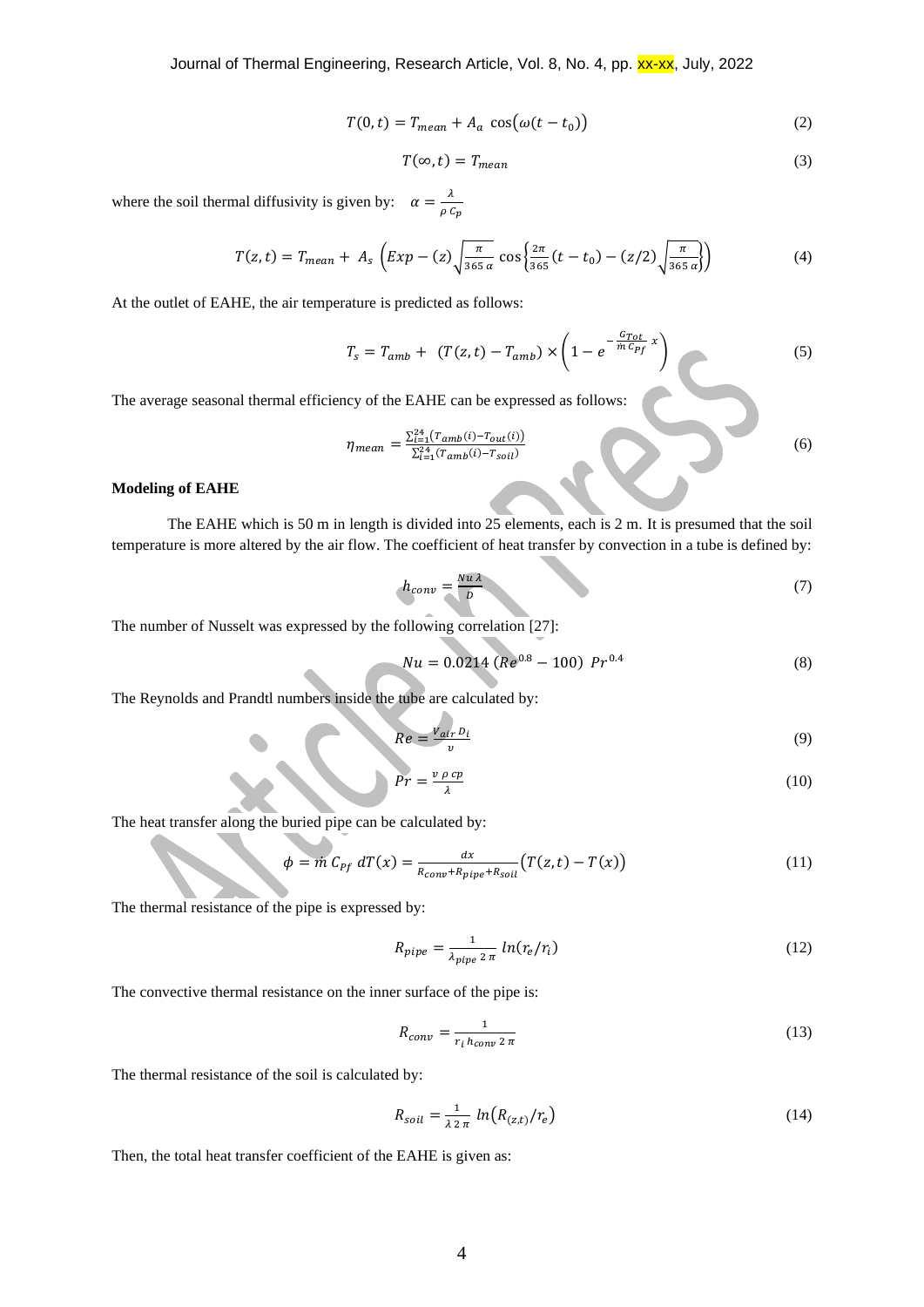Journal of Thermal Engineering, Research Article, Vol. 8, No. 4, pp. xx-xx, July, 2022

$$
G_{Tot} = \frac{1}{(R_{conv} + R_{pipe} + R_{soil})}
$$
(15)

By combining equations (11) to (15), the energy balance reads as follows:

$$
\frac{dT(x)}{T(z,t)-T(x)} = \frac{G_{Tot}}{\dot{m} C_{Pf}} dx
$$
\n(16)

Integrating equation (16) is then:

$$
-ln(T(z,t) - T(x)) = \frac{G_{Tot}}{\dot{m} C_{Pf}} x + Cte
$$
\n(17)

The boundary equation at the ground surface is:

$$
T(0) = T_{amb} \tag{18}
$$

The following equation is obtained when the constant in equation (17) is replaced by its expression deduced from equation (18):

$$
ln(T(x) - T(z, t)/(T_{amb} - T(z, t)) = \frac{-c_{Tot}}{m c_{Pf}} x
$$
 (19)

Finally, the air temperature can be calculated at the outlet  $(x = L)$  as follows:

$$
T_s = T_{amb} + (T(z, t) - T_{amb}) \left( 1 - e^{\frac{G_{Tot}}{m} c_{Pf} x} \right)
$$
 (20)

The equations given above are sequentially solved for each section of the EAHE, from the inlet to the exit, via a program written in Fortran software (see Figure 3).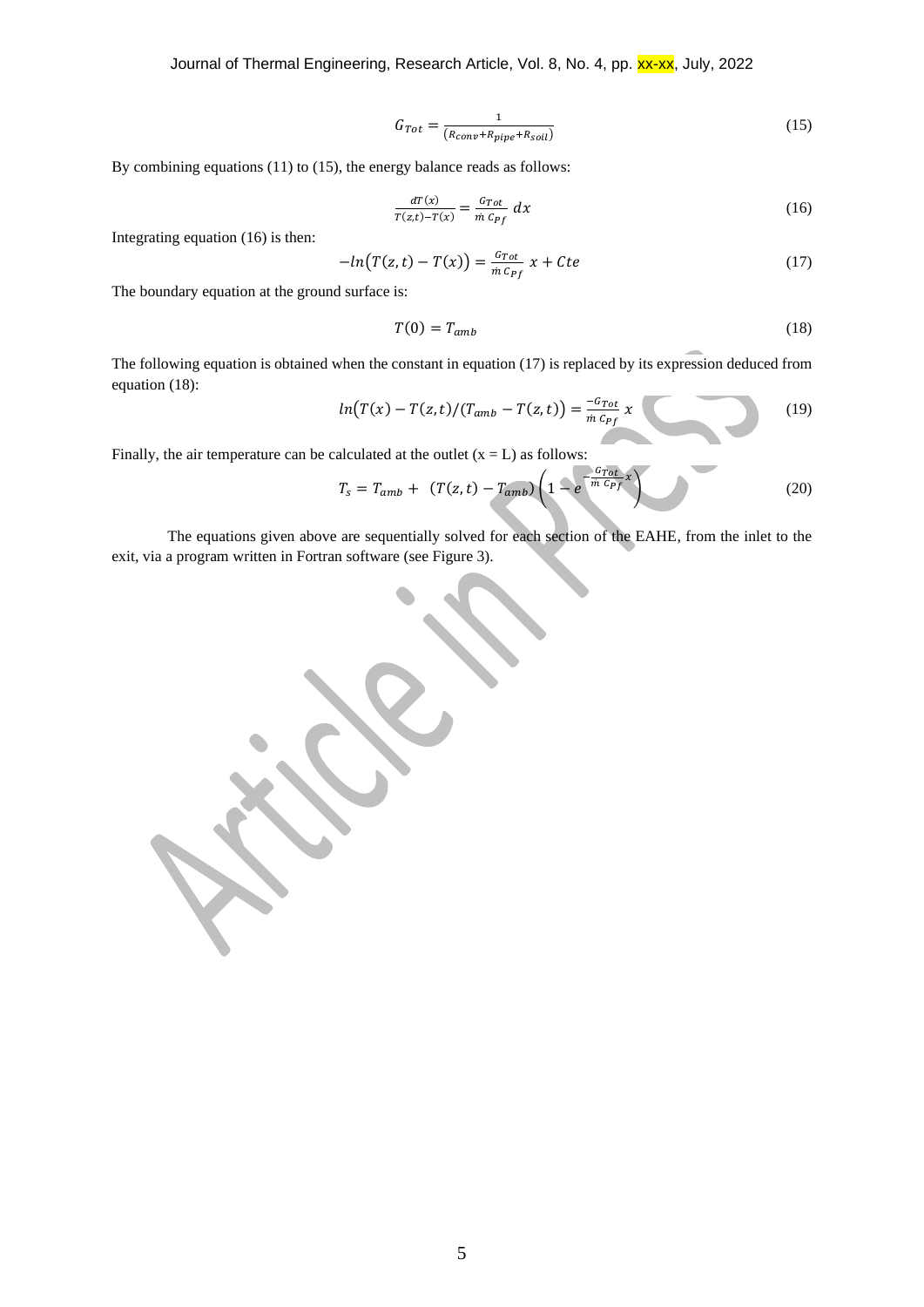

**Fig.3.** Flowchart of numerical model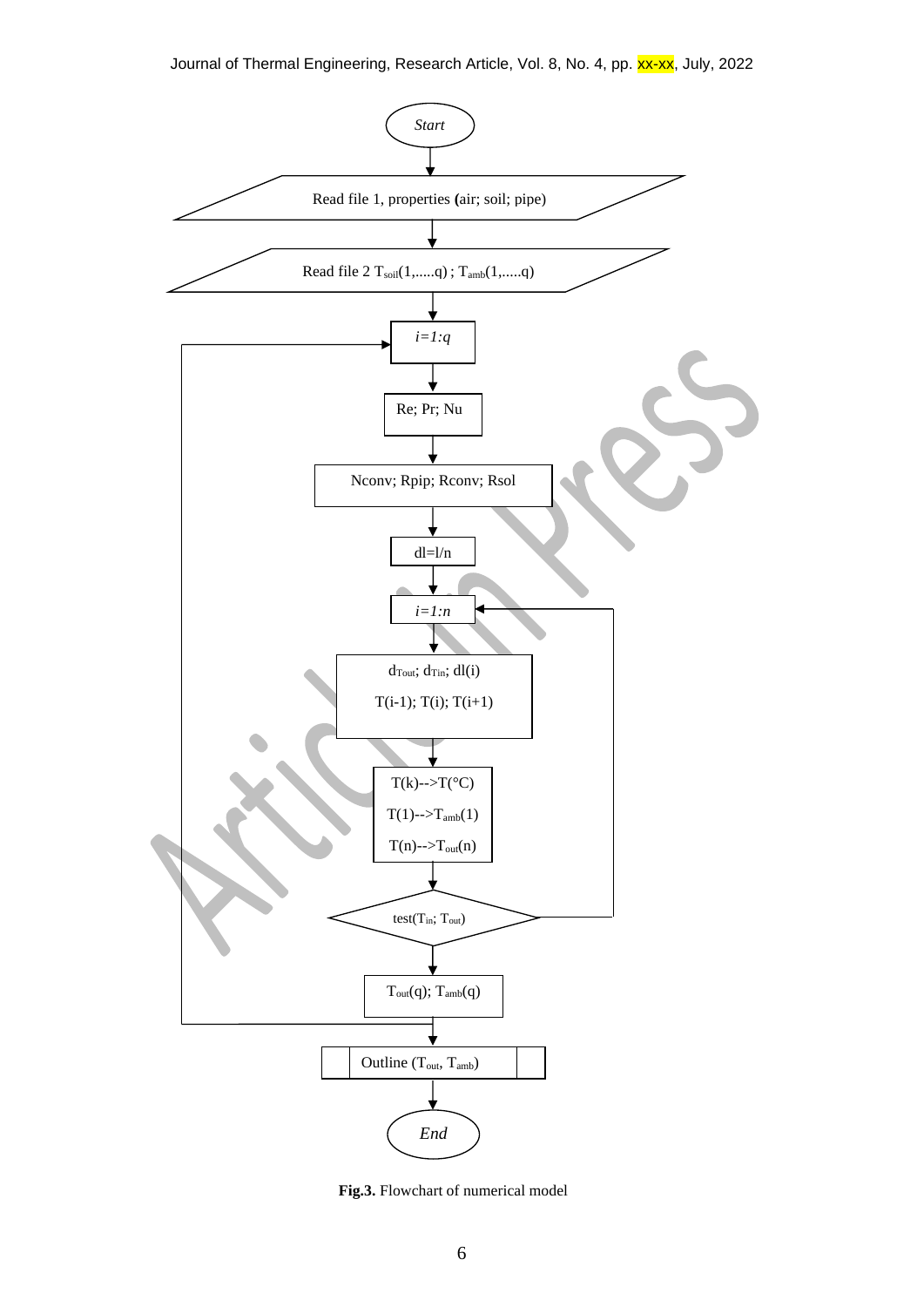#### **MODEL VALIDATION**

The established model has been verified using the experimental outputs reported by Bansal et al. (2012) before developing our parametric analysis. The used parameters for the experimental validation are given in Table 1.

| <b>Parameters</b>                    | Values |  |
|--------------------------------------|--------|--|
| Pipe diameter (m)                    | 0.15   |  |
| Pipe length $(m)$                    | 23.42  |  |
| Soil temperature $(^{\circ}C)$       | 26.7   |  |
| Soil density $(kg/m^3)$              | 2050   |  |
| Soil specific heat capacity (J/kg.K) | 1840   |  |
| Soil thermal conductivity (W/m.K)    | 0.52   |  |

**Table 1.** Input parameters for the validation study

Under these conditions, the air is circulated inside the pipe made of PVC with a 23.42 m of length and 0.15 m of inner diameter. The soil temperature is 26.7  $^{\circ}$ C and the air inlet velocity is 3 m/s. Inspecting the comparison between our outputs and the experimental results of Bansal et al. [26], it has been observed that the absolute relative difference is less than 2.8 %. Compared to the CFD data of Bansal et al. [26] reaching 12% as an absolute error rate, our new model presents a significantly lower value. It can be therefore confirmed that the established model can be considered to study the thermal performance of EAHE units (see Table 2).

| <b>EAHE</b>              | Pipe material PVC, $D_i = 0.15$ m, $L = 23.42$ m, $T_{soil} = 26.7$ °C |                           |                           |          |                              |          |
|--------------------------|------------------------------------------------------------------------|---------------------------|---------------------------|----------|------------------------------|----------|
| <i>parameters</i>        | <b>Outlet air temperature</b>                                          |                           |                           |          |                              |          |
| Air velocity             | Air                                                                    | <b>Experimental</b>       | <b>CFD</b> results        |          | <b>Current model results</b> |          |
| inlet                    | temperature                                                            | results of Bansal         | $[26]$                    |          |                              |          |
|                          | inlet                                                                  | et al. [26]               |                           |          |                              |          |
| $V_{\text{inlet}}$ (m/s) | $T_{\text{inlet}}$ (°C)                                                | $T_{out}$ ( $^{\circ}$ C) | $T_{out}$ ( $^{\circ}$ C) | Relative | $T_{out}$ (°C)               | Relative |
|                          |                                                                        |                           |                           | error %  |                              | error %  |
| $\mathcal{L}$            | 43.4                                                                   | 33.1                      | 34.1                      | 3.0      | 32.4                         | 2.1      |
| 3                        | 42.5                                                                   | 33.1                      | 35.9                      | 8.5      | 33.4                         | 0.9      |
| $\overline{4}$           | 42.3                                                                   | 33.5                      | 37.3                      | 11.3     | 34.4                         | 2.6      |
| 5                        | 42.2                                                                   | 34.2                      | 38.3                      | 12.0     | 35.2                         | 2.8      |

**Table 2.** Comparison of Bansal et al. [26]'s results with our results

# **RESULTS AND DISCUSSIONS**

After successfully validating our model by considering the experimental results of Bansal et al. [26] at the same conditions, we exploited the mathematical model to study the influence of the length, the internal diameter, the air velocity of the pipe, pipe material and pipe depths on the performance of EAHE in winter and summer periods.

# **Parametric Analysis of The EAHE in Ghardaia Regions, Algeria**

To study the effect of different design and operation parameters on the EAHE efficiency, the thermophysical characteristics of air, pipe materials and soil for Ghardaia city, Algeria are considered in Table 3. Indeed, the parameters of the land air heat exchanger are presented in Table 4.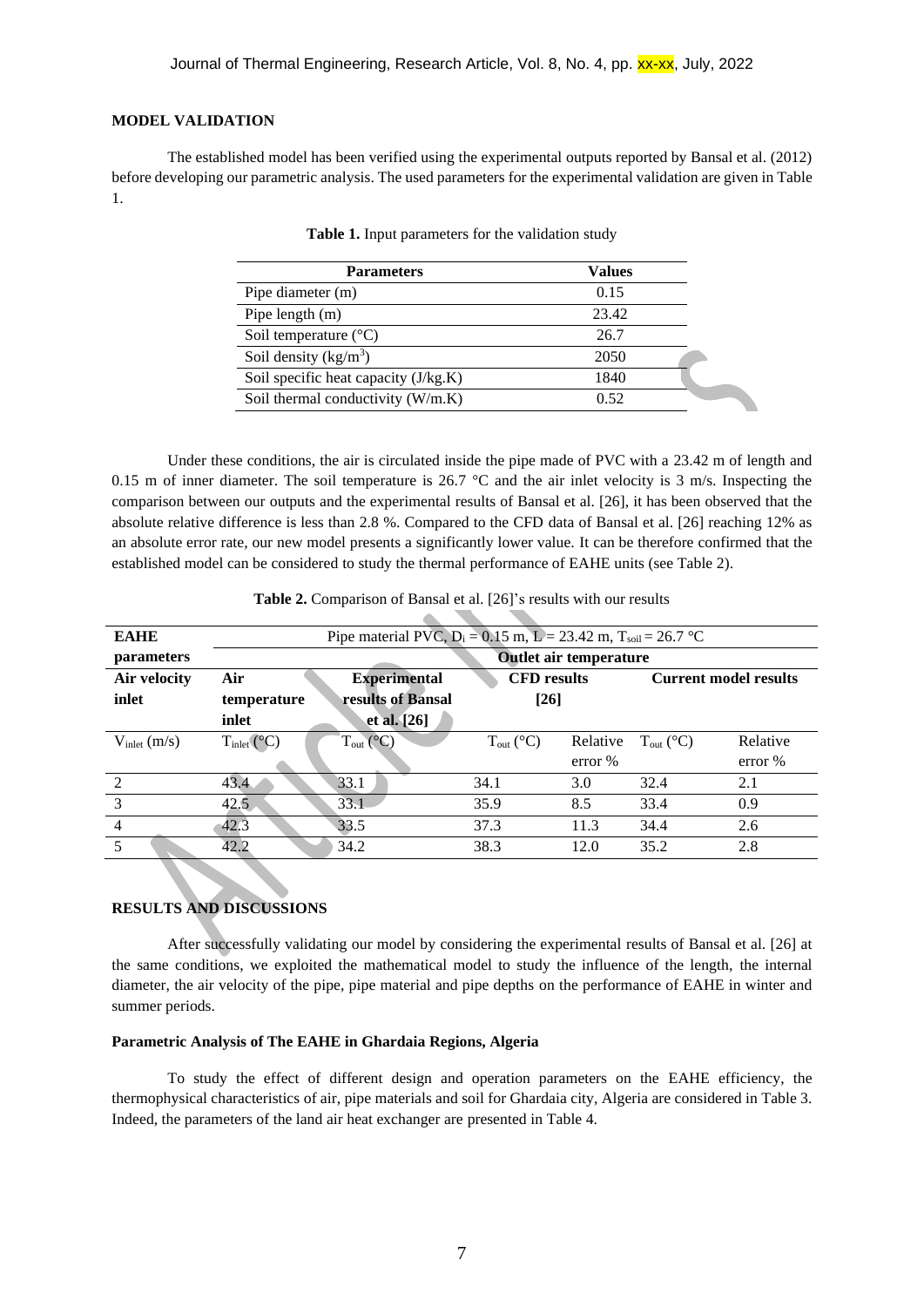| <b>Material</b> | <b>Density</b> | <b>Thermal conductivity</b> | <b>Specific heat capacity</b> |
|-----------------|----------------|-----------------------------|-------------------------------|
|                 | $(kg/m^3)$     | (W/m.K)                     | (J/kg.K)                      |
| Air             | 1.1774         | 0.02624                     | 1005.7                        |
| <b>PVC</b>      | 1380           | 0.16                        | 900                           |
| <b>PEHD</b>     | 950            | $0.45 - 0.52$               | 1900                          |
| Sandy soil      | 2050           | 0.52                        | 1840                          |

#### **Table 3.** Thermophysical properties of materials

#### **Table 4**. Parameters used in the analysis

| <b>Parameters</b>         | Values                           |  |
|---------------------------|----------------------------------|--|
| Pipe length $(L)$         | $0 \text{ to } 50 \text{ m}$     |  |
| Internal diameter $(D_i)$ | $50 \text{ mm} - 160 \text{ mm}$ |  |
| Pipe thickness            | 4 mm                             |  |
| Air velocity $(V)$        | 0 to 5 m/s                       |  |
| Pipe depth                | $1, 2, 3, 4$ and 5 m             |  |
|                           |                                  |  |

# **Influence of the soil depth on the tube temperature of EAHE**

The variation of soil temperature values of the Ghardaia region is plotted in Figure 4 for various depths varying from 1 to 5 m. The sine wave fluctuations in the soil temperature are shown in the four seasons of the year (8760 hours). When the underground depth is incremented, the sine wave fluctuations in the soil temperature decline. After 3 m depth, the fluctuations decrease considerably, and the temperature increases slowly due to going deeper toward the Earth core. These results confirm the importance of the use of the soil as a cold or hot heat source.



**Fig.4.** Variation of soil temperature in the Ghardaia region at various depths

# **Influence of the tube length on the outlet air temperature of EAHE**

Figure 5 presents the air temperature at the outlet of the EAHE as a function of the tube length of the heat exchanger. The considered month is July when the inlet air temperature is very high reaching 45°C. It is noticed from the results that the air temperature outlet of EAHE declines significantly along the tube length and levels off at 24.5 °C after a length of about 20 m. It is also confirmed from the results that the pipe material, i.e.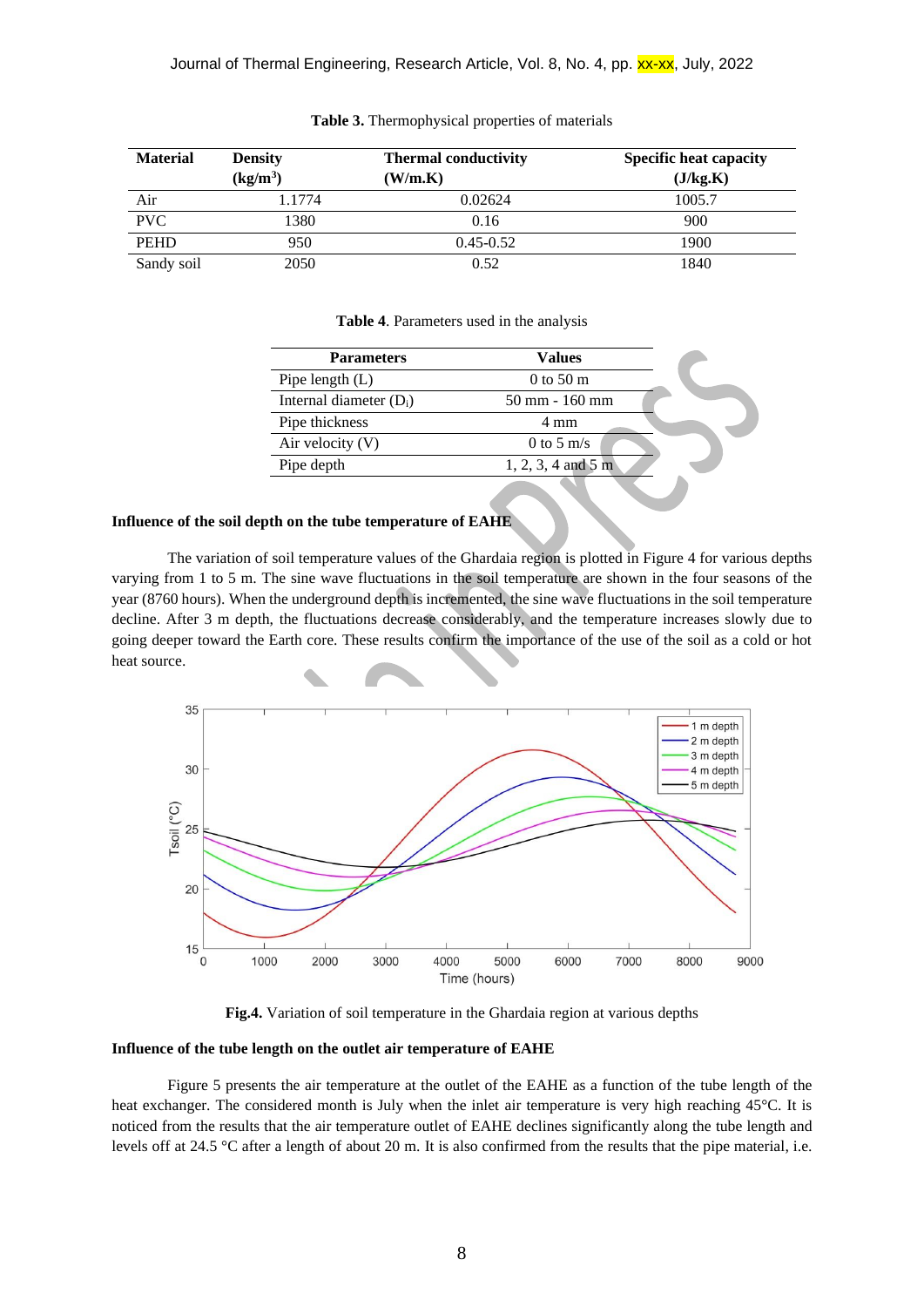Polyvinyl chloride (PVC) and Polyethylene High-Density (PEHD), has a marginal effect on the air temperature outlet of EAHE.



**Fig.5.** Effect of the pipe length on the outlet air temperature ( $T_{amb} = 45^{\circ}C$ )

# **Influence of internal diameter on EAHE temperature outlet**

Figure 6 compares the air temperature outlet of the EAHE in summer and winter seasons for different tube lengths. In these conditions, various inner tube diameters of the heat exchanger are considered, which are namely 50, 80, 110 and 160 mm. It has been observed that the diameter of the pipes affects the air temperature outlet of the EAHE in both seasons. In the summer season when the maximum ambient temperature is equal to 45 °C, the air temperature outlet approaches about 24.5 °C for all aforementioned tube diameters, except 160 mm. However, the length where this temperature is reached depends on the tube diameter. For instance, the temperature stabilizes after a length of approximately 20 m and 35 m for the tubes with 50 mm and 80 mm inner diameter, respectively. The maximum ambient temperature is equal to 12 °C in the winter season. The outlet air temperature is approximately 20 °C in winter for all the considered pipe diameters, except 160 mm similar to the summer season. When the pipe with 50 mm inner diameter is utilized, the temperature levels off at about 20 mm, where it is around 25 m and 30 m respectively for the pipe with 80 mm and 110 mm inner diameters.



**Fig.6.** Variation of air temperature outlet versus tube length for various inner tube diameters in winter and summer seasons with  $V = 1.5$  m/s.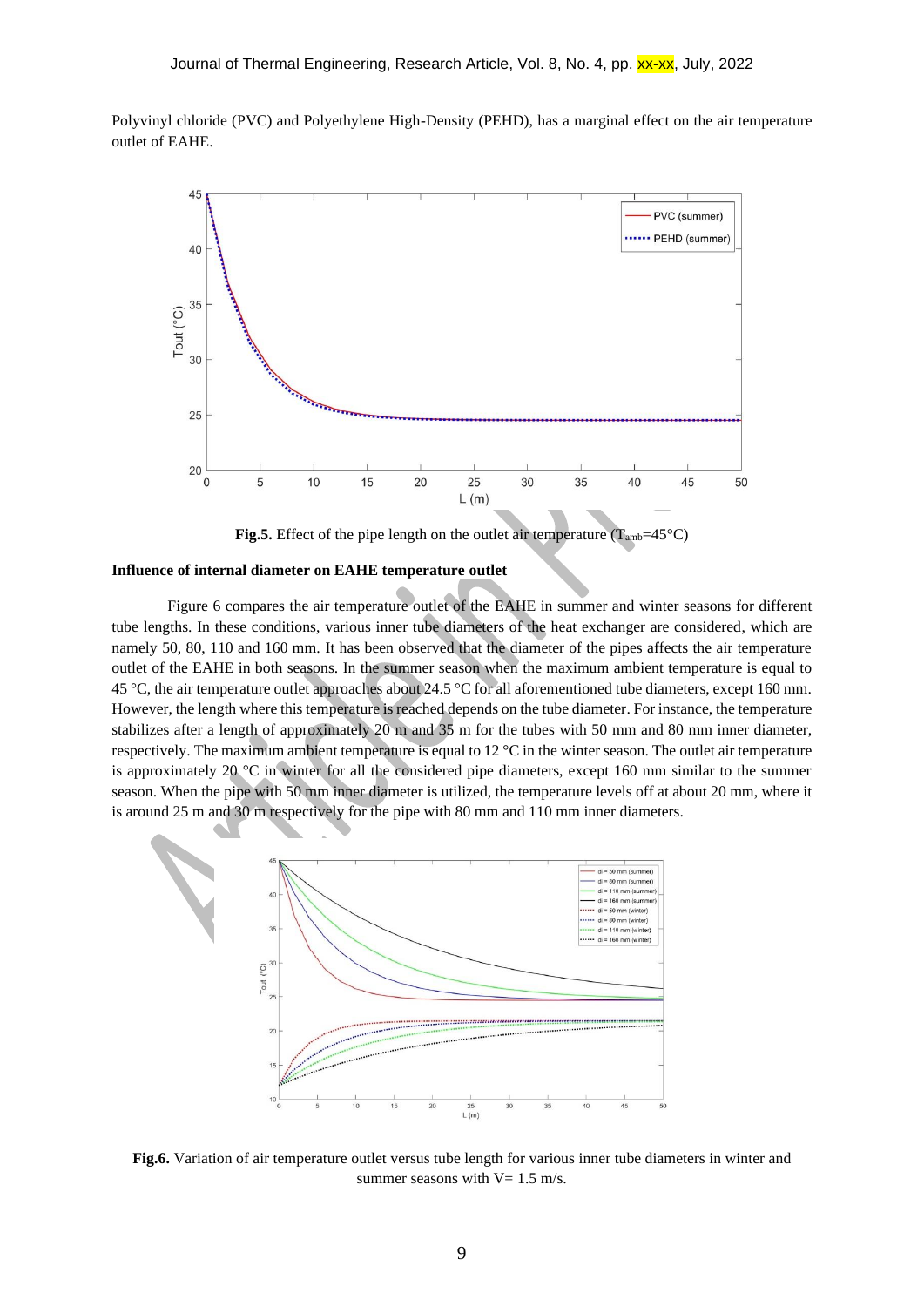## **EAHE Thermal Efficiency**

### **Influence of internal diameter on EAHE efficiency**

Figure 7 shows the efficiency of EAHX during the winter and summer seasons as a function of the inner tube diameters equal to 50, 80, 110 and 160 mm. From these results, it has been observed that the EAHE efficiency is significantly better for smaller pipe diameters. An inverse proportion between the efficiency of the EAHX and the pipe diameter has been noted. The reason is that when the diameter of the tube is reduced, the air velocity increments which enhances the convective heat transfer coefficient, leading to higher heat transfer rate. With regard to the efficiency of EAHE in summer and winter seasons, when the inner tube diameter is equal to 50 mm, the efficiency reaches the maximum value (unity) for the pipe length larger than 20 m. For the pipe with 80 mm diameter, the required length to reach this efficiency is about 40 m in both summer and winter seasons. For larger pipe diameters, for instance,  $D_i=110$  mm, the efficiency approaches the maximum efficiency while for the tube with  $D_i=160$  mm, the efficiency is still around 0.99 at 50 mm length of the pipe.



**Fig.7.** Variation of the EAHX efficiency versus the tube length for various inner tube diameters with V=  $1.5$  m/s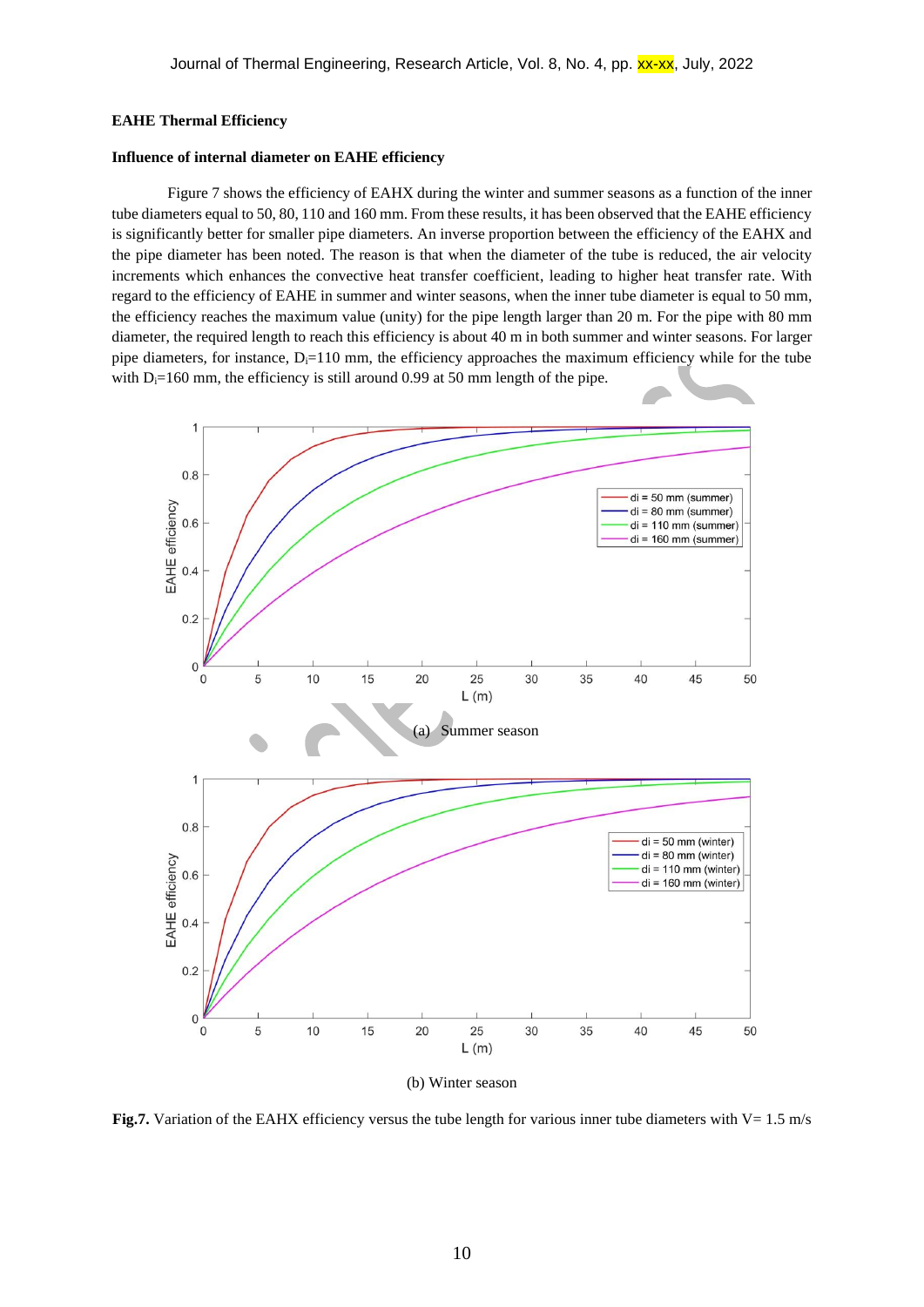#### **Influence of air velocity on EAHE efficiency**

Figure 8 shows the EAHX efficiency during winter and summer seasons in function of the air velocity equal to 1.5, 2.5, 3.5, 4.5 and 5.5 m/s. From these results, it has been observed that the EAHE efficiency is significantly better for the lower air velocity. There is an inverse proportion between the performance of the EAHE and the air speed. The influence of the air speed on the efficiency of the exchanger is similar to that of internal diameter and the EAHE efficiency increases for lower air speeds. The impact of air velocity on the EAHE efficiency is significant when the pipe length is relatively short, particularly below 20 m. The EAHE efficiency reaches the maximum irrespective of the air velocity and the season when the pipe length is larger than around 35 m.



**Fig.8.** Variation of EAHE efficiency versus the tube length for different air velocities with the diameter equal to 50 mm

# **CONCLUSION**

In this paper, the EAHE system was modeled by using the computational fluid dynamics equations and compiled with Fortran software. After validating the model by comparing our results with the experimental data found from literature, a parametric analysis was conducted to evaluate and examine the influence of buried pipe length, pipe internal diameter and air speed on the outlet air temperature and the heat exchange efficiency of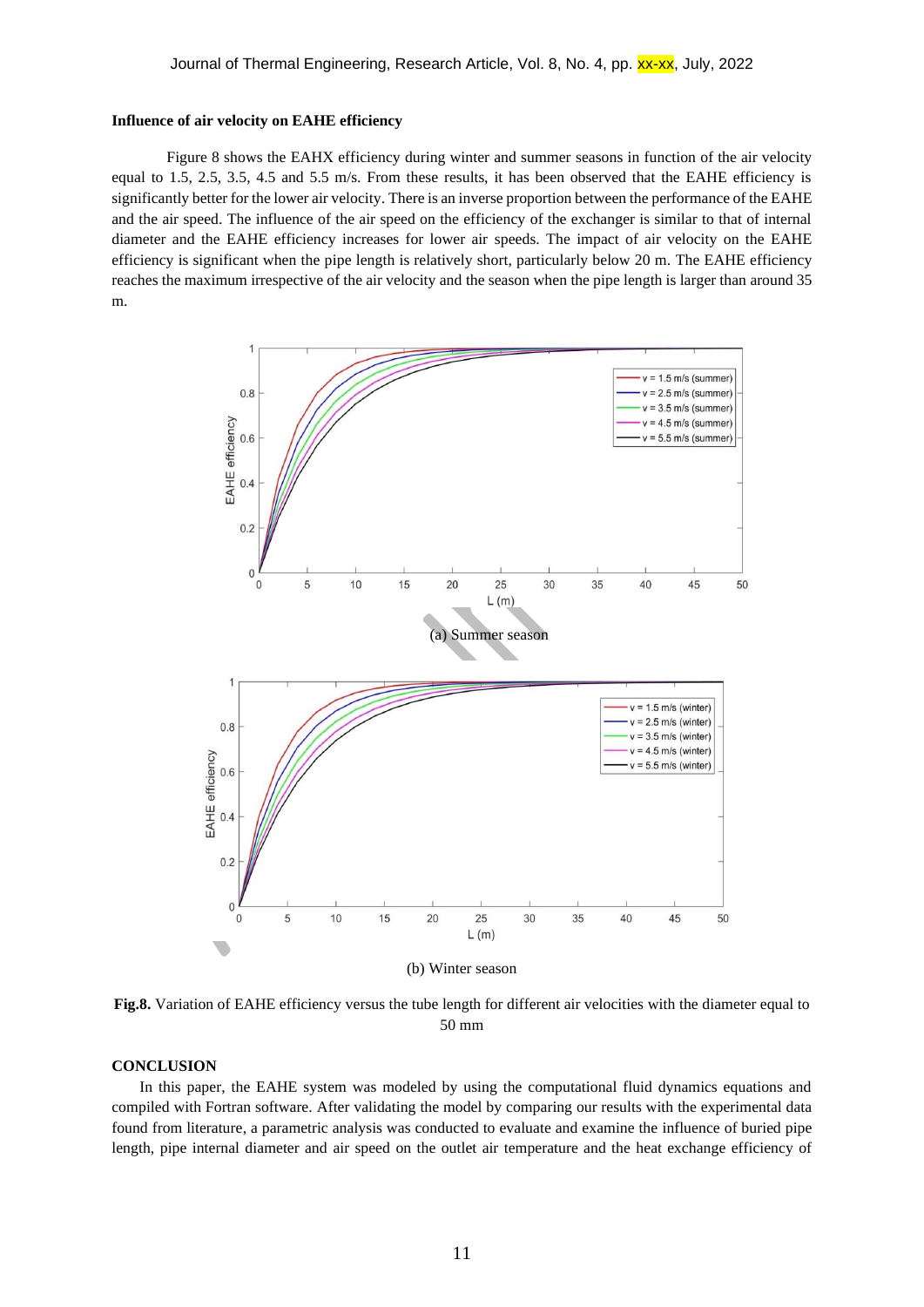EAHE. In these applications, we are referred to the Ghardaia region located in the Algerian desert, which is characterized by a constant annual soil temperature. The obtained results are recapitulated in the following bullets:

- The results give a satisfactory agreement between the numerical calculations of our numerical model and the experimental data.
- An ideal depth of 3 m, length of 20 m, internal diameter of 50 mm and air velocity of 1.5 m/s was proposed for ground air heat exchangers to be utilized in air conditioning applications.
- Pipe material has a marginal effect on the outlet air temperature of EAHE.
- The heat exchange efficiency values for EAHE were very high, reaching 0.99, compared to the commonly used air-to-air heat exchangers.
- The air temperature the leaving the EAHE gradually approaches an approximate value of about 24.5 °C in summer and 20 °C in winter season and remains nearly constant thereafter.

These outputs of this study can be considered for the design and developments of the earth to air heat exchanger to be considered in different applications alternative to Heating, Ventilation and Air Conditioning (HVAC) systems in arid climates.

### **Nomenclature**

| Nomenclature  |                                                      |                 |
|---------------|------------------------------------------------------|-----------------|
|               |                                                      |                 |
| D             | Pipe diameter                                        | $\overline{m}$  |
| L             | Pipe length                                          | $\mathfrak{m}$  |
| Z.            | Depth from the earth surface                         | m               |
| $\mathcal{X}$ | Pipe length                                          | $\overline{m}$  |
| t             | Time                                                 | hour            |
|               | Air velocity                                         | m/s             |
| Cp            | Specific heat capacity of the soil                   | J/kg.K          |
| $R_e$         | Reynolds number                                      |                 |
| Nu            | Nusselt number                                       |                 |
| Pr            | Prandtl number                                       |                 |
| T             | Temperature                                          | $\rm ^{\circ}C$ |
| $T_{s}$       | Air outlet temperature of EAHE                       | $\rm ^{\circ}C$ |
| $h_{conv}$    | Coefficient of heat transfer by convection in a tube | $W/(m^2K)$      |
| $R_{pipe}$    | Thermal resistance of the pipe                       | $m$ K/W         |
| $R_{conv}$    | Convective thermal resistance                        | $m$ K/W         |
| $R_{soil}$    | Thermal resistance of the soil                       | m K/W           |
| $G_{Tot}$     | Total thermal conductance of the EAHE                | W/m K           |
|               |                                                      |                 |

# **Greek symbols**

 $\eta_{mean}$  Efficiency of the EAHE  $\phi$  **Heat transfer along the pipe** 

### **Abbreviations**

EAHE Earth-to-Air-Heat-Exchanger

#### **Statements & Declarations**

# **Ethics approval**

We declare that the manuscript has not been previously published, is not currently submitted for review to any other journal, and will not be submitted elsewhere before your decision is made.

# **Consent to participate**

All participates agreed to participate in this study.

#### **Consent to publish**

All authors agreed with the content and approved the final manuscript.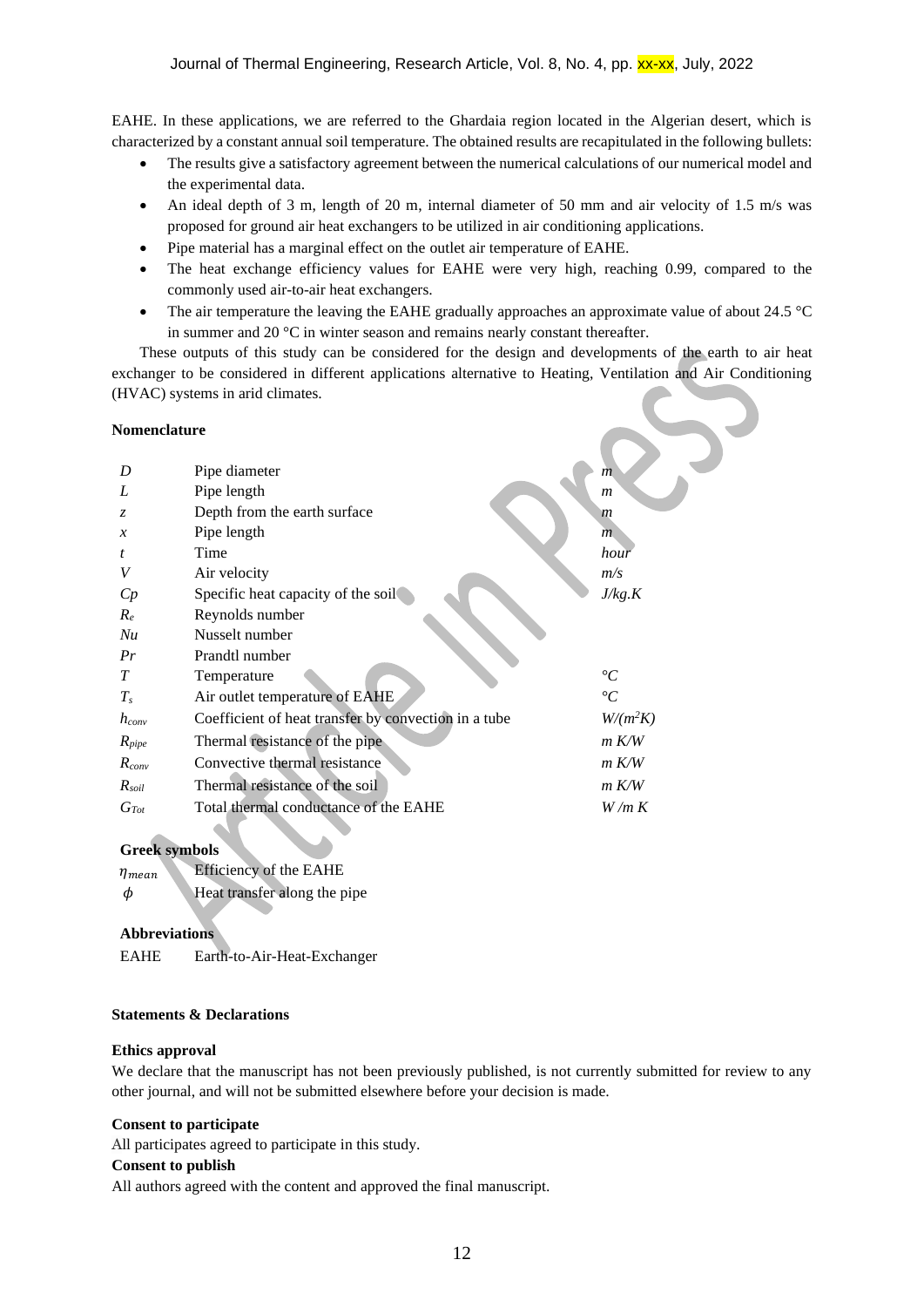### **Authors Contributions:**

AK: conceptualization, methodology, formal analysis and investigation, and writing—original draft preparation. MEHA: conceptualization, methodology, formal analysis and investigation, and writing—original draft preparation. MA: conceptualization, formal analysis, writing—review, and editing. KB: conceptualization, methodology, writing—review, and editing. ZD: conceptualization, methodology, writing—review, and editing.

### **Funding**

The authors declare that no funds, grants, or other support were received during the preparation of this manuscript.

### **Competing Interests**

The authors have no relevant financial or non-financial interests to disclose.

# **Availability of data and materials**

Not applicable

# **REFERENCES**

- [1] D'Agostino, D., Esposito, F., Greco, A., Masselli, C., & Minichiello, F. Parametric Analysis on an Earth-to-Air Heat Exchanger Employed in an Air Conditioning System. Energies 2020;13:2925. [https://doi.org/10.3390/en13112925](https://doi.org/10.1016/j.rser.2011.07.079).
- [2] Xamán, J., Hernández-Pérez, I., Arce, J., Álvarez, G., Ramírez-Dávila, L., & Noh-Pat, F. Numerical study of earth-to-air heat exchanger: The effect of thermal insulation. Energy and buildings 2014; 85: 356-361. <https://doi.org/10.1016/j.enbuild.2014.09.064>.
- [3] Qi, D., Zhao, C., Li, S., Chen, R., & Li, A. Numerical Assessment of Earth to Air Heat Exchanger with Variable Humidity Conditions in Greenhouses. Energies 2021; 14: 1368. [https://doi.org/10.3390/en14051368.](https://doi.org/10.3390/en14051368)
- [4] Greco, A., & Masselli, C. The Optimization of the Thermal Performances of an Earth to Air Heat Exchanger for an Air Conditioning System: A Numerical Study. Energies 2020;13: 6414. <https://doi.org/10.3390/en13236414>
- [5] Hasan, M. I., Noori, S. W., & Shkarah, A. J. Parametric study on the performance of the earth-to-air heat exchanger for cooling and heating applications. Heat Transfer—Asian Research 2019; 48: 1805- 1829.<https://doi.org/10.1002/htj.21458>
- [6] Peñaloza Peña, S. A., and Jaramillo Ibarra, J. E. Potential Applicability of Earth to Air Heat Exchanger for Cooling in a Colombian Tropical Weather. Buildings 2021; 11: 219. <https://doi.org/10.3390/buildings11060219>.
- [7] Zhang, Z., Sun, J., Zhang, Z., Jia, X., and Liu, Y. Numerical Research and Parametric Study on the Thermal Performance of a Vertical Earth-to-Air Heat Exchanger System. Mathematical Problems in Engineering 2021; 16 .<https://doi.org/10.1155/2021/5557280>
- [8] Zou, H., Pei, P., Wang, C., & Hao, D. A numerical study on heat transfer performances of horizontal ground heat exchangers in ground-source heat pumps. Plos one 2021; 16. [https://doi.org/10.1371/journal.pone.0250583.](https://doi.org/10.1371/journal.pone.0250583)
- [9] Sakhri, N., Mennı, Y., Ameur, H., and Chamkha, A. J. Experimental study of a stand-alone earth to air heat exchanger for heating and cooling in arid regions. Journal of Thermal Engineering 2021; 7: 1206- 1215. [https://doi.org/10.18186/thermal.978023.](https://doi.org/10.18186/thermal.978023)
- [10] Laknizi, A., Mahdaoui, M., Anoune, K., Bakhouya, M., Abdellah, A. B., & Oussous, H. Parametric Study and Energy Performance of an Earth-Air Heat Exchanger for a Poultry House in Morocco. International Journal of Renewable Energy Research (IJRER) 2018; 8: 2047-2056.
- [11] Yujiao Zhao, R. Li, Changfa Ji, Chao Huan, B. & Zhang, L. L. Parametric study and design of an earth-air heat exchanger using model experiment for memorial heating and cooling. Applied Thermal Engineering 2019; 148: 838-845. https://doi.org/10.1016/ j.applthermaleng. 2018.11.018.
- [12] Tiwari, G.N., Vikram Singh, P. J., Shyam, A. D., and Prabhakant, A. G. Design of an earth air heat exchanger (EAHE) for climatic condition of Chennai, India. Open Environmental Sciences 2014; 8: 24-34. [https://doi.org/10.2174/1876325101408010024.](https://doi.org/10.2174/1876325101408010024)
- [13] Sobti, J., & Singh, S. K. Earth-air heat exchanger as a green retrofit for Chandīgarh—a critical review. Geothermal Energy 2015; 3: 1-9.<https://doi.org/10.1186/s40517-015-0034-4>
- [14] Khabbaz, M., Benhamou, B., Limam, K., Hollmuller, P., Hamdi, H., & Bennouna, A. Experimental and numerical study of an earth-to-air heat exchanger for air cooling in a residential building in hot semi-arid climate. Energy and Buildings 2016; 125: 109-121. https://doi.org/10.1016/ j.enbuild.2016.04.071
- [15] Fazlikhani, F., Goudarzi, H., & Solgi, E. Numerical analysis of the efficiency of earth to air heat